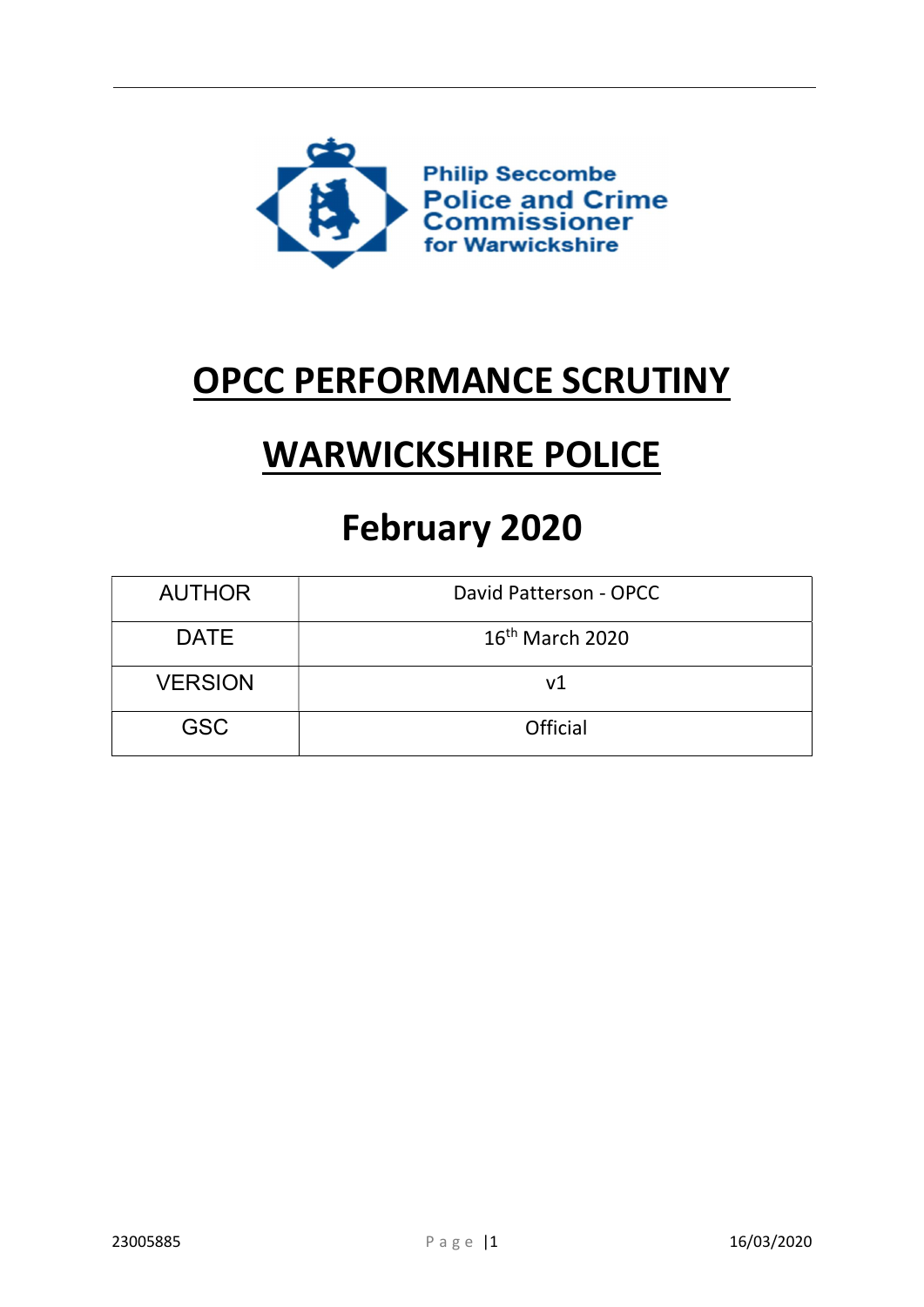## FORCE PERFORMANCE SCRUTINY

The purpose of this report is to formally scrutinise Warwickshire Police's performance during February 2020, and in doing so allow informed discussion between the Warwickshire Police and Crime Commissioner (PCC) and the Chief Constable (CC) at their forthcoming 'Performance Accountability Meeting' (PAM) on Tuesday 24<sup>th</sup> March 2020. This aim is coherent with the PCC's statutory responsibilities to: -

- Hold the Chief Constable to account for the performance of the force.
- Secure an effective and efficient police service for Warwickshire.

It is also consistent with monitoring the progress made by the force in support of the four key priorities of the PCCs 'Police and Crime Plan 2016 - 2021' namely: -

- I. Putting Victims and Survivors First.
- II. Protecting People from Harm.
- III. Preventing and Reducing Crime.
- IV. Ensuring an Effective and Efficient Police Service

The report has been prepared primarily through scrutiny of the performance data provided in the following reports: -

- App A OPCC report 'Victims'
- App B Warwickshire Police Performance Summary -February 2020.
- App C Warwickshire Police Weekly Performance Dashboard 16/03/2020.
- App D Warwickshire Public Contact Scorecard February 2020.

Not all aspects of performance are commented upon, only those areas of particular interest and note.

## PUTTING VICTIMS AND SURVIVORS FIRST

Victims

This issue of victim satisfaction rates has been raised on a number of occasions at previous PCC / CC perfomance meetings, most laterly at the Q3 2019/20 PAM. Given the critical importance of this issue the subject of 'Victim Services' has been selected as the 'deep-dive' subject for scrutiny at this PAM. There is a particular interest in the function and performance of the force's Harm Hub and its interoperability with the victim services commissioned by the PCC, most notably Victim Support that the OPCC wishes to explore in some depth at the PAM.

In order to assist informed discussion and additional context, an OPCC report entitled 'Victims' is appended at App A that explores the topics of Victim Services, Victim Satisfaction and Repeat Victims. Other than the below observations on the February performance data, these matters are therefore not discussed further in this report: -

#### I. Aggregate Victim Satisfaction.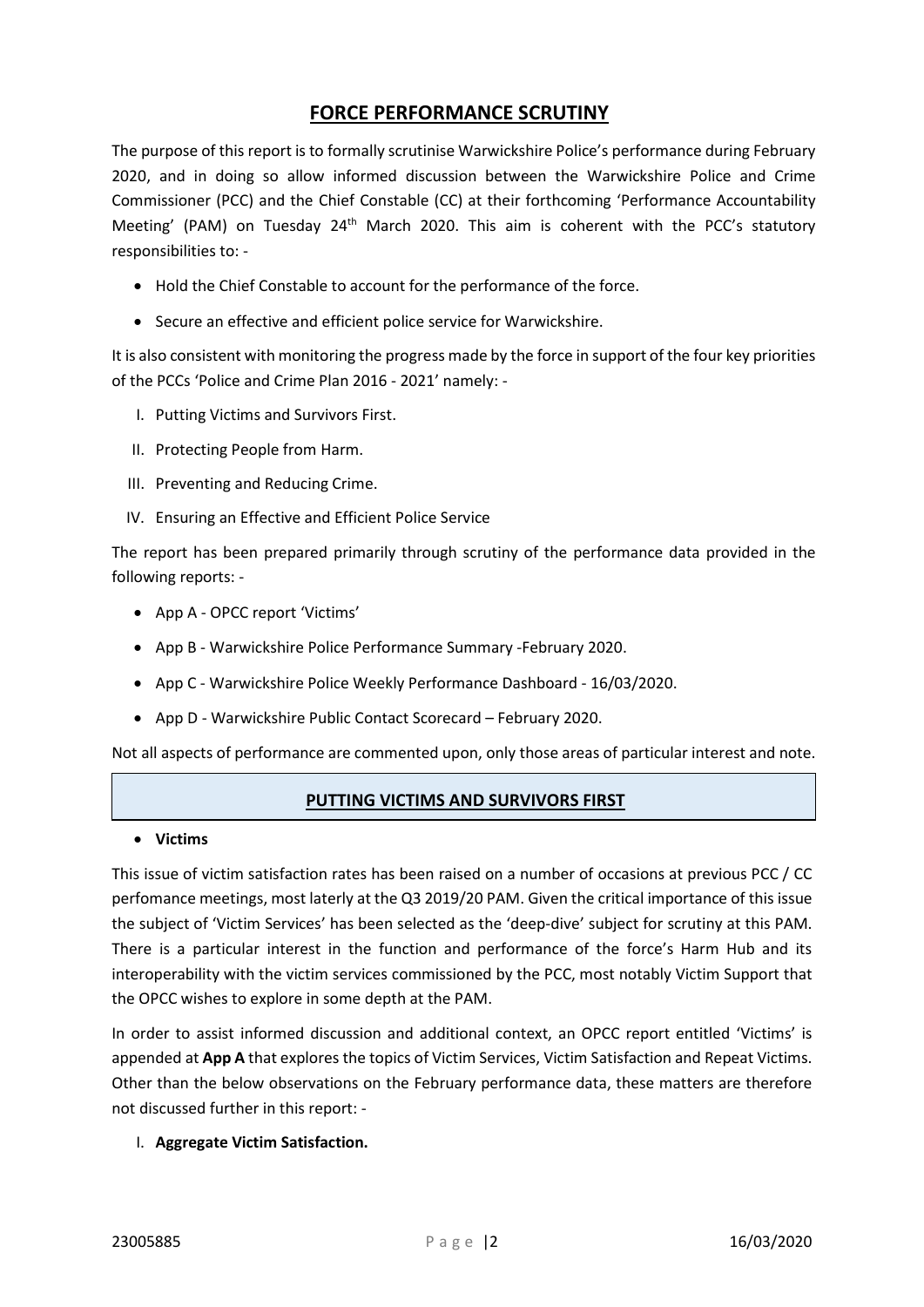The February 2020 figure of 75% of victims being 'satisfied' with their whole experience represents a stable position given that rates have plateaued during 2019/20. This level of performance should however be considered in context with the force's ambition for 90% of victims to be satisfied with the overall service provided and is also considerable below the high point of 86% that was achieved in September 2017.

#### II. Domestic Abuse (DA) Victim Satisfaction.

The February 2020 figure of 85% of domestic abuse victims being satisfied with the whole experience is stable when compared to the previous two months, as is the 94% of victims who would recommend 'contacting the police to others in a similar situation'. The 'follow- up' element of victim satisfaction at 65% is an enduring weakness in the process.

#### III. Hate Crime Victim Satisfaction

The February 2020 figures of 74% of Hate Crime victims being 'satisfied' with their whole experience also represents a stable position given that rates have plateaued during 2019/20, as has the rate of dissatisfied at 21%.

Whilst it is recognised that the size of the Hate Crime survey sample is relatively small and therefore subject to wide fluctuations, the current position represents a disappointing position given the potential vulnerability of the victims of hate crime.

#### IV. Repeat Victims.

The February 2020 volume of 660 (27%) victims being repeat victims represents a stable position when compared to the previous month. A total of 19 victims were also a repeat victim in each of the last three months.

## V. Domestic Abuse Repeat Victims.

The February 2020 figure of 170 (34%) of DA victims being repeat victims of DA represents a stable position when compared to the previous month. A total of 14 DA victims were also a repeat DA victim in each of the last three months.

## PROTECTING PEOPLE FROM HARM

The following categories are not included in the Performance Summary: -

- I. Missing Persons.
- II. Road Traffic Casualties.
- III. Serious and Organised Crime Deep dive topic for Q1 2020/21

The following categories have recorded No Exceptional Volumes (NEV) and remain within their control limits, they are therefore not commented upon further: -

| I. Hate Crime                | $\sim$                   | Volumes below the monthly average 58 / 71 av.   |
|------------------------------|--------------------------|-------------------------------------------------|
| II. Domestic Abuse           | $\overline{\phantom{a}}$ | Volumes below the monthly average 870 / 887 av. |
| III. Rape                    | $\sim$                   | Volumes below the monthly average 45 / 49 av.   |
| $IV.$ Rape                   | $\blacksquare$           | Non-recent offences account for 61% of reports. |
| V. Child Sexual Exploitation | $\sim$                   | Volumes below the monthly average 12 / 24 av.   |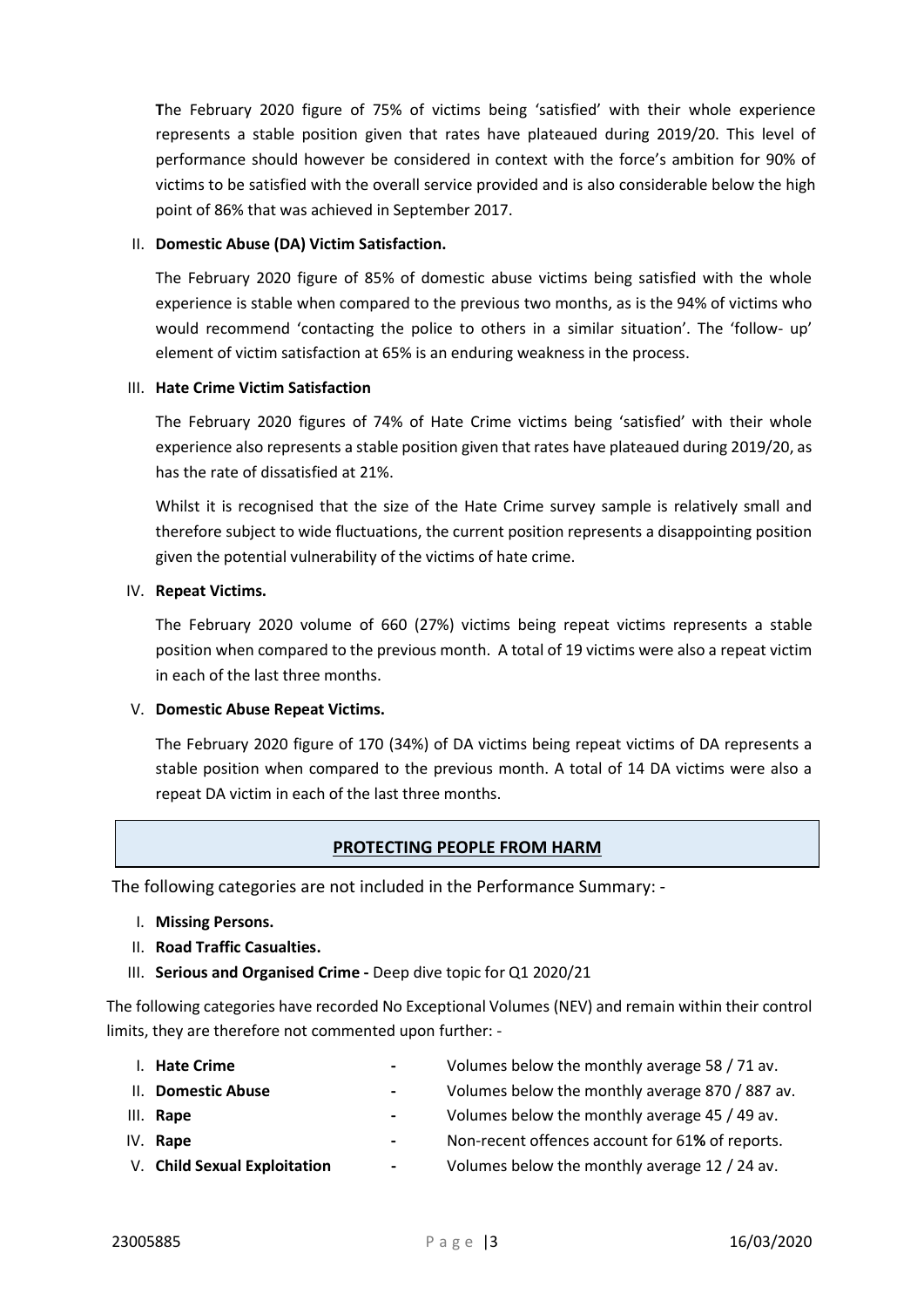## Other Sexual Offences (OSO)

The February 2020 volumes are above the monthly average (99 / 79 av). Of note is that the 'spike' of 54 offences experienced in south Warwickshire is principally due to one victim reporting 15 nonrecent offences.

## Child at Risk (CAR)

The February 2020 volumes are significantly above the monthly average across both policing areas (881 / 648 av). The commentary in the Performance Summary regarding the increase in referrals being primarily driven by CAR training delivered to student officers is noted, together with the remarks regarding the consequential impact the increased demand has placed on the Harm Assessment Unit (HAU).

## $\triangleright$  Reassurance is sought that the HAU are in a position to meet this increased CAR referral demand.

## PREVENT & REDUCE CRIME

The following categories are not included in the Performance Summary: -

- i. Violence with Injury
- ii. Robbery
- iii. Residential Burglary Dwelling
- iv. Business Crime
- v. Rural Crime
- vi. Cyber Crime
- vii. Criminal justice File Quality Deep dive topic for Q1 2020/21
	- Total Recorded Crime (TRC) +1.5% YTD
	- Violence without Injury

The February 2020 volumes are above the monthly average (833 / 857av). Of note is that this crime category accounts for 23% of all TRC and there has been a 13% increase YTD. It is this crime type that appears to be largely driving the +1.5% in TRC and it detracts from the notable reductions achieved in lower volume crime categories, for example Burglary Dwelling at minus - 19.3%.

## **•** TRC Outcomes.

The April 2019 to February 2020 figure of 2,979 crimes (8.8%) for Action Taken for TRC is noted and represents a declining position when compared to the same period in 2018/19 of 3,369 crimes (9.6%). Upon further examination the data from the Performance Summary for the period April to December 2019 showed that 2,135 crimes (7.9%) were finalised as Action Taken. This represents an average of 237 crimes per month over this 9 month period.

The data for January 2020 shows that 415 crimes (11.6%) were assigned Action Taken during the month, resulting in an improvement to 8.3% YTD.

The data for February 2020 shows that 429 crimes (13.2%) were assigned Action Taken during the month, resulting in an improvement to 8.8% YTD.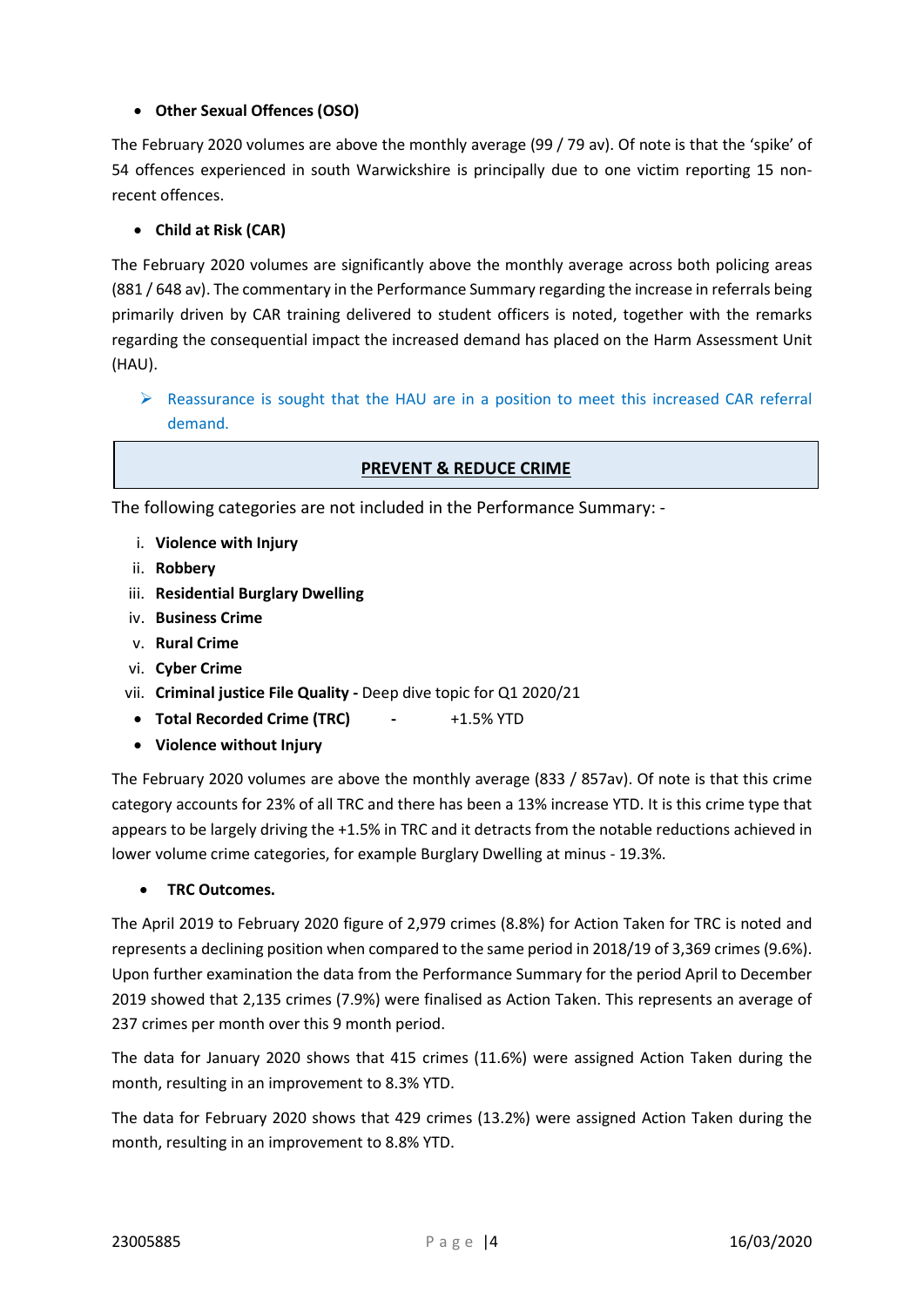This position over the last two months therefore represents a marked increase in both the volume and % of Action Taken when compared to the monthly average for April to December 2019. This upturn in performance is hopefully an early sign of an improving picture as a consequence of the work that has been conducted by force in addressing the concerns of both the HMICFRS and the PCC in this regard.

- Outcome 14<sup>1</sup> Decrease to 6.8%
- Outcome 15 Stable at circa 12%
- **Dutcome 16** Stable at circa 21%
- Possession of Offensive Weapons.

The February 2020 volumes are significantly above the monthly average (47 / 33 av). Of note is that 69% involved a bladed weapon and over half of these were committed in a public place. Also, that 29% of such offences were identified during a search.

It is positive to note that the force has taken a proactive approach to detecting these offences, but the prevalence of such crimes remains a concern of public interest.

- $\triangleright$  Reassurance is sought that the force are taking action to address the concerns regarding knife crime.
- Vehicle Offences.

The February 2020 volumes are significantly above the monthly average (529 / 400 av). Of note is that exceptional volumes were experienced in north Warwickshire (318 / 224 av).

The commentary in the Performance Summary regarding the increase in theft of catalytic convertors and the Problem Solving Plan that has been created to address this specific issue is a positive position. Also, the comment regarding the necessity to now re-crime 61 detected offences from 2014 is noted.

#### • Anti-Social Behaviour (ASB)

The February 2020 volumes are significantly below the monthly average of (760 / 1132 av) and C.Insp Karl Faulkner is be congratulated on winning the Professional Development category at the College of Policing Awards on the March 11<sup>th</sup> 2020. The problem solving approach developed by both Karl and the force has achieved exceptional results in reducing ASB to levels of minus - 24.2% YTD.

The effect of this approach when transferred to other areas of business, e.g. Serious and Organised Crime, Repeat Victimisation is awaited with interest

## **EFFECTIVE & EFFICIENT POLICE SERVICE**

The following categories are not included in the Performance Summary: -

- i. Intelligence Reports
- ii. Response Times
- iii. Police Complaints
- Sickness.

<sup>&</sup>lt;sup>1</sup> Outcome 14 - 'Evidential Difficulties Victim Based – Named suspect not identified: The crime is confirmed but the victim either declines/ or is unable to support further police investigation to identify the offender'